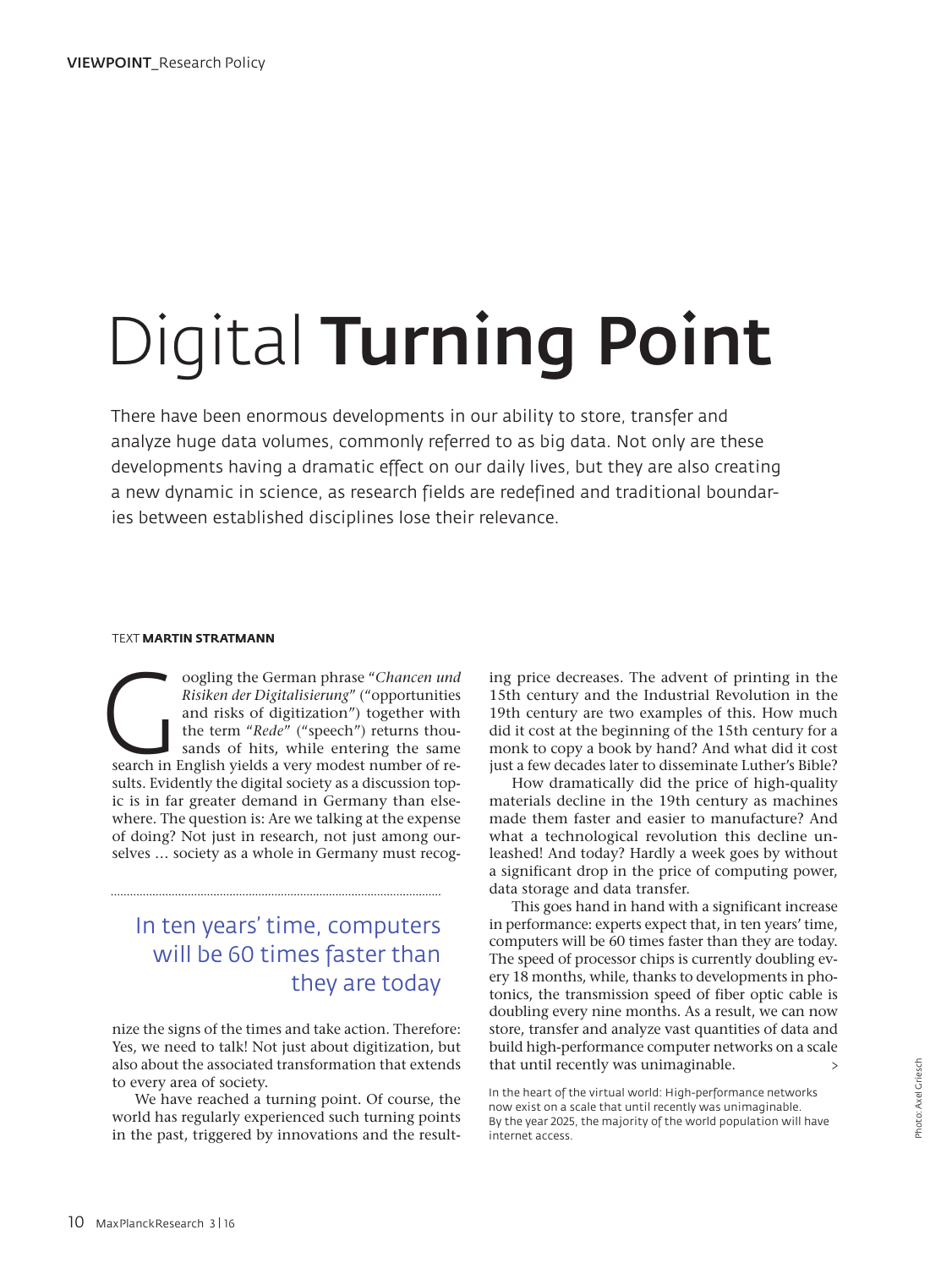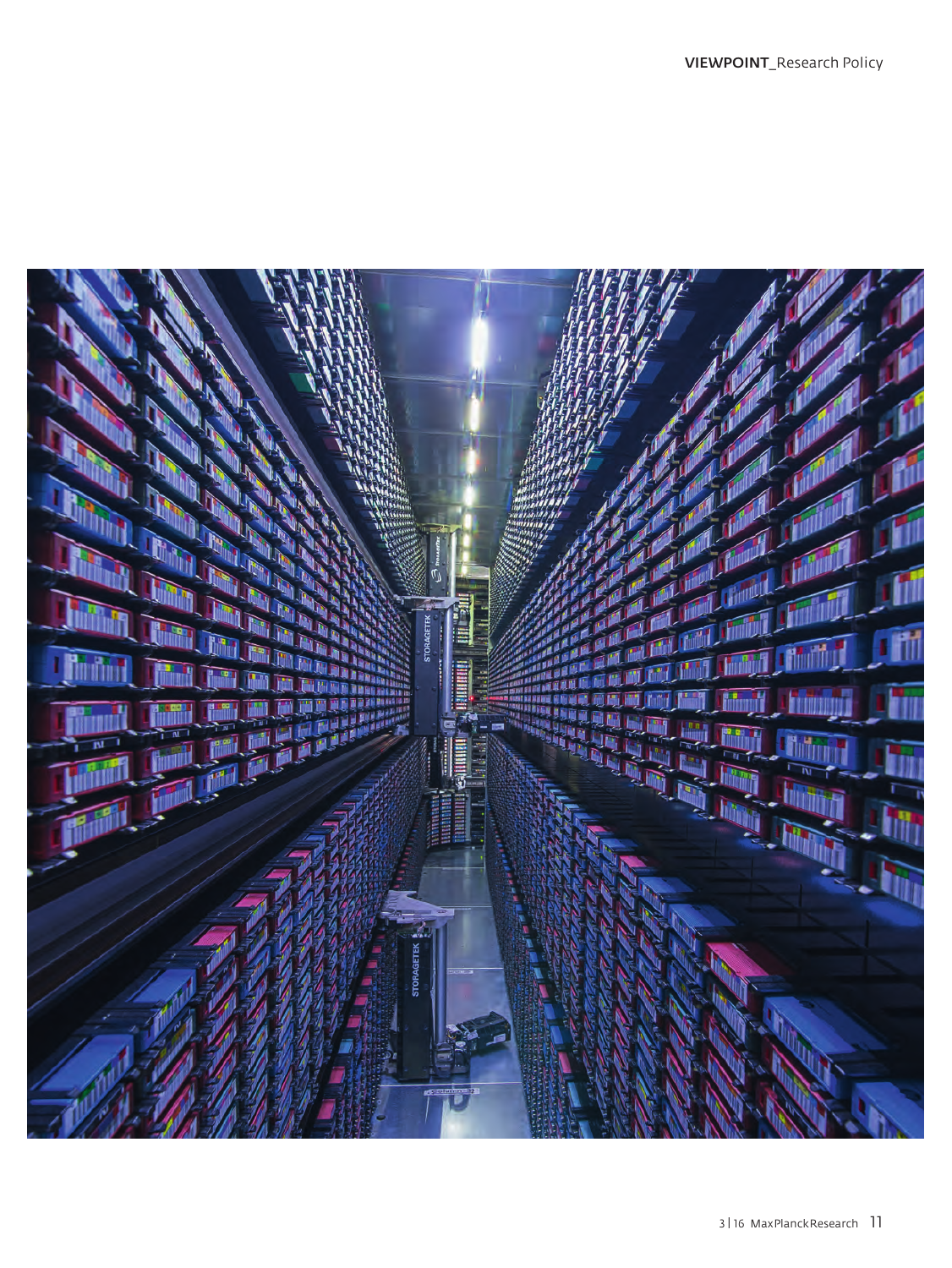Consequently, our daily lives are changing with amazing speed. For instance, the number of people connected to the Internet rose from 350 million to more than two billion in the first decade of the new millennium. The number of cell phones rose from 750 million to more than 6 billion. By the year 2025, the majority of the world's population will have internet access via mobile devices. And in a single year, the number of people registering for a massive open

Knowledge and findings will be available with an ease and on a scale never experienced before

online course (MOOC) at Harvard exceeded the total number of students enrolled in the entire 380 years since the university's founding.

The availability of information in the sciences has changed meteorically: libraries, the cathedrals of knowledge, have moved into cyberspace and are now accessible to almost everyone. This means that information is now nearly as easy to obtain in Chile or India as it is in Munich or Boston. If open access becomes reality as the gold standard for future publications, it will open the door to what I would call the "Google of Science." Knowledge and findings will be available with an ease and on a scale never experienced before. And this much is obvious: the limiting factor will not be the ability to store knowledge, but the capacity to analyze it.

Scientists read on average around 250 articles per year – a tiny sample of the knowledge available. Imagine, then, the spectacular potential hinted at by pilot studies in which IBM's Watson – a computer – is tasked with automatically selecting, extracting facts and even generating hypotheses – all on the basis of published literature. However spectacular this future promise may be, it will not be able to replace the actual scientists. Nevertheless, in the

learning process, data-driven generation of hypotheses may soon help computers more quickly ask the right questions.

These are pioneering, even revolutionary processes. I do not believe that there has ever before been such a momentous change in so short a time in the history of mankind. Like every previous turning point, this one, too, is technological in origin, but its consequences for society go far beyond technology. The exchange of information, the interaction between individuals, has never before been so easy or so affordable. This in turn raises the quality of the potential results of these interactions to an entirely new level.

The individual is no longer just a consumer, but is now a participant – and that with partly unforeseeable consequences. Examples? We are all familiar with them: revolutions are powered by Facebook and Twitter, opinions are no longer formed by editors and journalists, but by like-minded people inside closed opinion bubbles that are barely penetrable from outside. And of course the internet is not immune to crime. Consider how private computers are hijacked by botnets and manipulated for criminal purposes.

Many – even elementary – life experiences today are shaped by our digital environment. Clearly, where so much innovation emerges in so short a time, the supporting industry flourishes. So how is Germany positioned at this turning point? After the speculative new economy bubble burst, we in Germany apparently lost our enthusiasm for new start-ups. Maybe we failed to fully understand that a turning point is always accompanied by exaggerations and that setbacks must be accepted, but that the underlying trend continues.

There is more to the rise of Google and Facebook, Amazon and Apple, than a simple structural change. The ascent of the software industry is not a bubble, but a fundamental economic paradigm shift. In Germany it seems that we are only slowly becoming aware of this insight. Maybe the considerable economic success of our industrial sector has rendered us a little too self-confident. But we also know from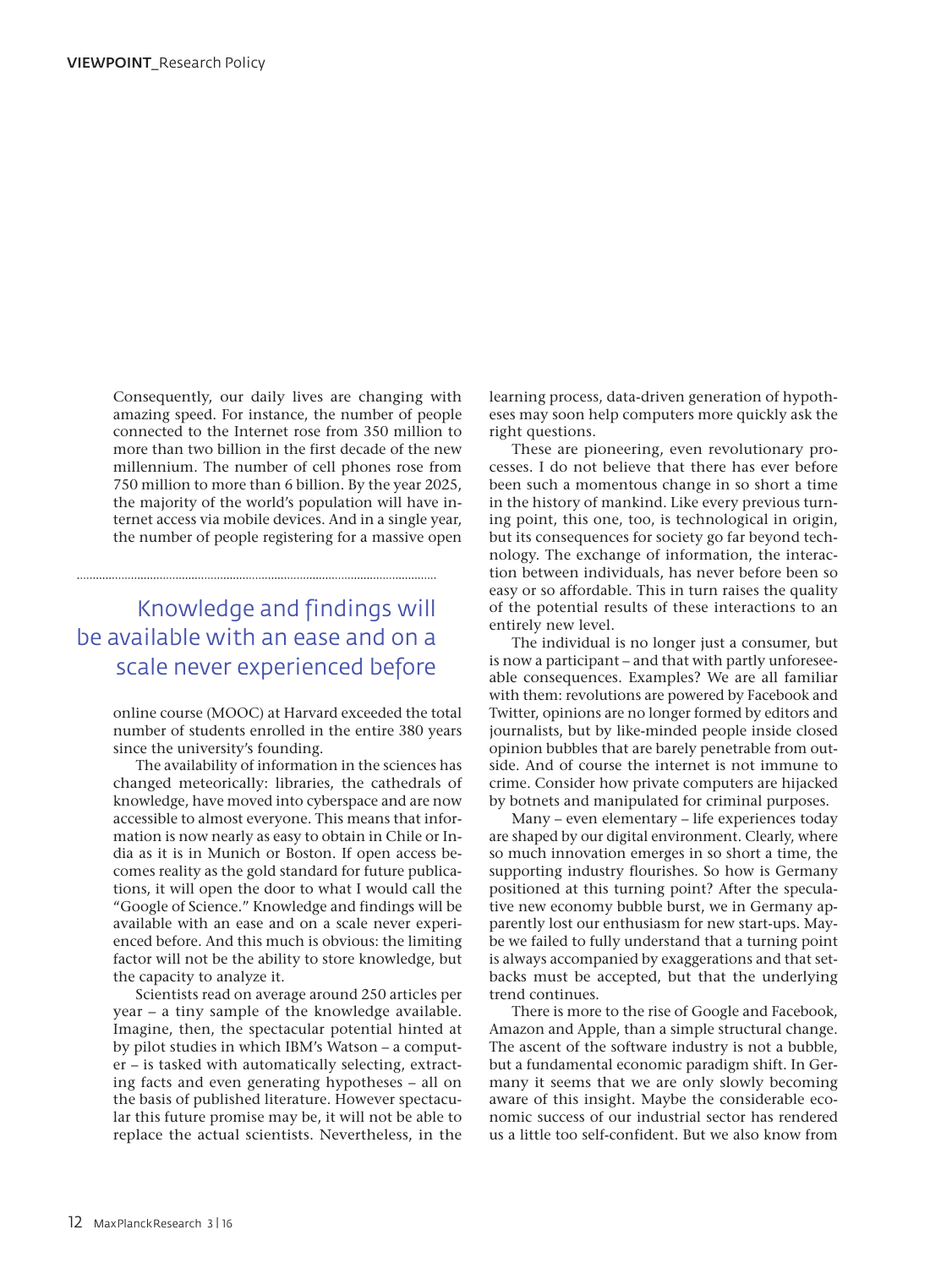

our own postwar history that major branches of industry can disappear and leave wastelands that are slow to recover.

For us, the decisive questions are: What is the significance of the digital turning point for science? How should the Max Planck Society deal with it? And what needs to happen in order for Germany to maintain its industrial leadership?

I can offer a short answer to the question regarding the significance of digitization for science: it is all-embracing. Whether in physics, astrophysics, materials research, bioinformatics or the digital humanities – the collection, storage and analysis of enormous volumes of data play an increasingly decisive role. This makes another question increasingly important: How can we penetrate, summarize and present this incredibly diverse information in an easily comprehensible form?

Identifying regular patterns and relationships, highlighting structure in the tangled mass of data – this is a core element of artificial intelligence, which reached a major breakthrough in recent years. Not because we developed some kind of super-algorithm – the concepts of machine learning are, in fact, several decades old. But it is only now that we are able to exploit what has long existed on paper, the functional logic of multi-layered neural networks, thanks, on the one hand, to huge increases in computing power, and on the other hand, to the increasing availability of networked data. There can be no machine learning without big data.

Allow me to draw a comparison: artificial intelligence is our new night-vision goggles. By providing us with an intelligent, automated analysis of big data, it offers us a view of the world that we would never see using our conventional, traditional methods. Machine learning is becoming the basis and the interface technology for dealing with huge data volumes – in science and elsewhere.

How is the Max Planck Society responding to this turning point? I can say that we are investing heavily in computer science as the new basic science. Now and in the future, in and across all Sections. And because this investment cannot be undertaken through growth alone, we are stepping back from established science fields – reluctantly, if I'm honest. However, we have to bear in mind that science is about expanding our existing knowledge, so good science is at home wherever the steepest learning curves are to be

# Good science is at home wherever the steepest learning curves are to be found

found. For us, this means not just addressing new areas of research, but also redefining them, irrespective of disciplines and specialist fields.

In this process, basic principles and applications merge with one another and become indistinguishable; traditional boundaries lose their significance. Can the digital humanities really be separated from computer science or machine learning? And what about social computing: a domain of computer science with no knowledge of social sciences? Science is changing, and with it, the internal structures of the Max Planck Society – institutes that cross the lines between Sections are emerging, fields of work are converging.

Consider this example: At our new Institute for Intelligent Systems located at two sites – in Tübingen and Stuttgart – we cross the borders between engineering, computer science and neuroscience. The institute combines two elements with particularly steep learning curves: cognitive robotics and machine learning.

Previous pioneering achievements in artificial intelligence were developed for systems with a small number of variables and are not yet adequate to facilitate, for example, competent behavior in manipulation robots with high degrees of freedom. Genuinely autonomous behavior is still a long way from realization here. But in the future, the hardware – the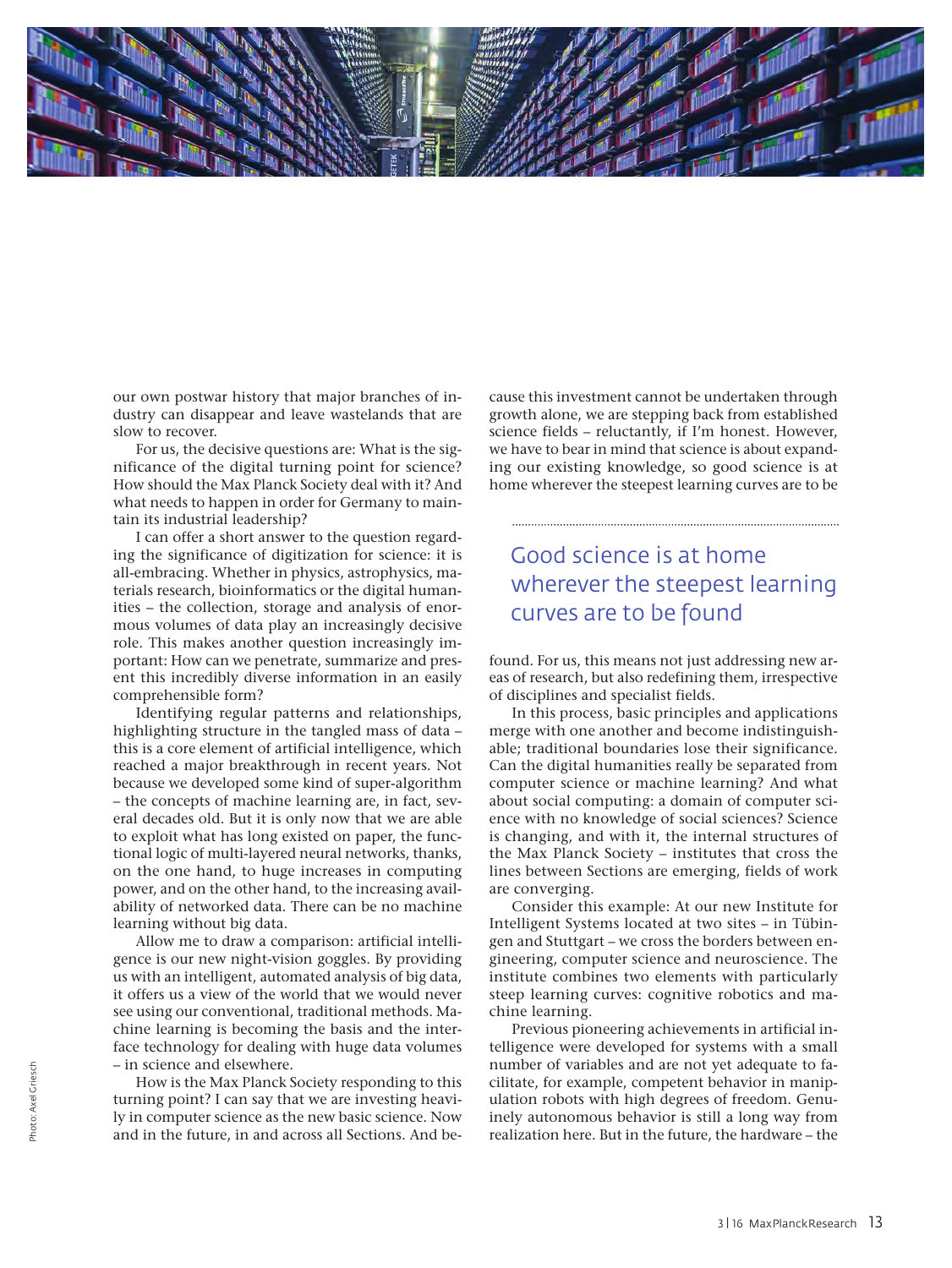

intelligent robotics – will be a fundamental part of the feedback loop consisting of perception, action and learning. This is why, at our institute, we aim to develop and combine hardware and software under the same roof.

This, by the way, is an approach that is extremely promising in Germany. We may not have developed any global internet platforms here, but when it comes to combining learning computer systems with hardware that possesses physical intelligence by design, we do have something to offer.

In locations where the Max Planck Society is restructuring, we also see ourselves as a driving force for supra-regional development. Here at the digital turning point, we are particularly aware of this responsibility. An exciting environment is developing around our Institute for Intelligent Systems in Stuttgart/Tübingen. We named it Cyber Valley. The hope is that it will one day link the Max Planck Institute with the neighboring universities, leading companies, a high density of junior scientist groups and a strong community of spin-offs. In other words, we aim to create a highly attractive cluster with international visibility – a home for scientists and nerds.

Many other projects are also under discussion within our Sections: from small-scale activities to potential new institutes. For example, we are deeply interested in the field of cryptography: How can we make communication today secure? The answer to this question could lie in a convergence of mathematics, quantum physics, optics and computer science.

Neuroprosthetics is quite clearly another field with the potential to be extremely fertile. The goal is to at least partially replace lost functions in the human nervous system with the aid of ultra-small technical systems. Is it possible to approach this goal without machine learning and intelligent robotics?

But also consider such topics as education, the right to be forgotten in the age of the internet, or privacy as a public commodity: all of these issues are of interest to our Human Sciences Section. And lastly, the digital humanities: What lies behind this label, and how do we put it into practice?

One task remains unchanged: the Max Planck Society will continue to build its institutes around outstanding scientists. We want to be a magnet for researchers from around the world in all of the research areas that are of interest to us. However, we must not concentrate solely on established fields in which this task is easily accomplished. We must also dare to venture into fields in which Germany and Europe have,

## We need to appoint outstanding scientists in such fields as computer science

as yet, no prominent visibility. Of the 64 winners of the Turing Award to date – the Nobel Prize of the computer science field – 47 came from the US, 6 from England and 11 from six other countries. Not a single one from Germany!

This must not remain the case for the next 20 years. So what does Germany need to do? First of all, we must keep our eyes open: when a computer scientist in Germany scores an outstanding achievement, he or she is easily lured away – not just by Google, Apple and Facebook, but also by the small startups in Silicon Valley, who entice talent with their scope for creative development and flat hierarchies. The STEM gap in Germany is already far too wide.

We must increase our education and training capacities, create attractive research locations and, more than ever before, bring outstanding scientists to Germany – and at the same time stop the brain drain. In other words, we must invest significantly more, and we must do so quickly!

A glance at our history makes it clear that the Industrial Revolution was powered not just by coal and ore, but also by highly skilled labor. In the second half of the 19th century, Justus von Liebig fundamentally changed the study of chemistry. This change produced an entire generation of young